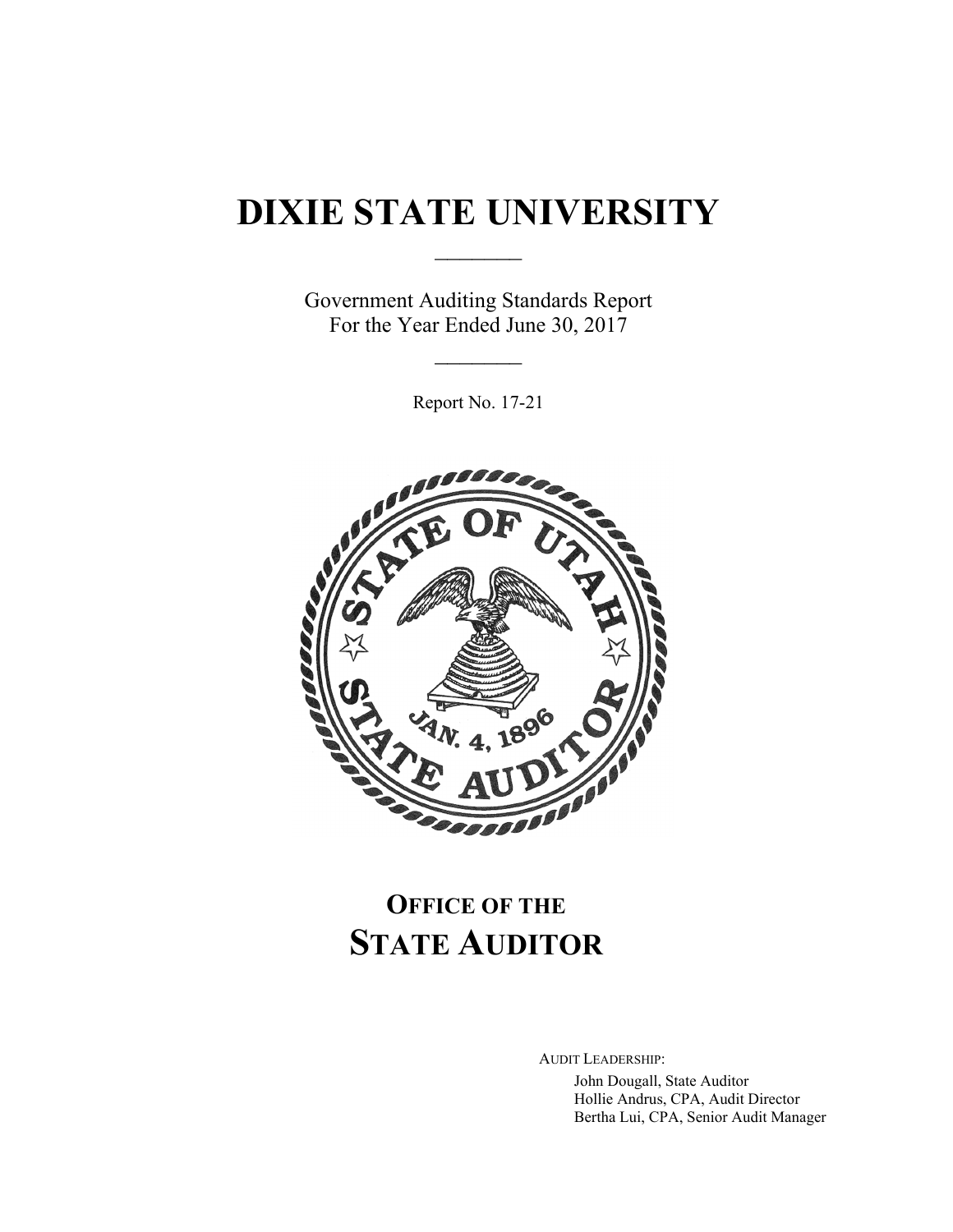## **DIXIE STATE UNIVERSITY**

FOR THE YEAR ENDED JUNE 30, 2017

#### TABLE OF CONTENTS

|                                                                                                                                      | Page |
|--------------------------------------------------------------------------------------------------------------------------------------|------|
| <b>INDEPENDENT STATE AUDITOR'S REPORT ON INTERNAL CONTROL OVER</b><br><b>FINANCIAL REPORTING AND ON COMPLIANCE AND OTHER MATTERS</b> |      |
| <b>BASED ON AN AUDIT OF FINANCIAL STATEMENTS PERFORMED</b><br><b>IN ACCORDANCE WITH GOVERNMENT AUDITING STANDARDS</b>                |      |
| <b>FINDING AND RECOMMENDATION:</b>                                                                                                   |      |
| <b>INADEQUATE SEPARATION OF DUTIES</b>                                                                                               |      |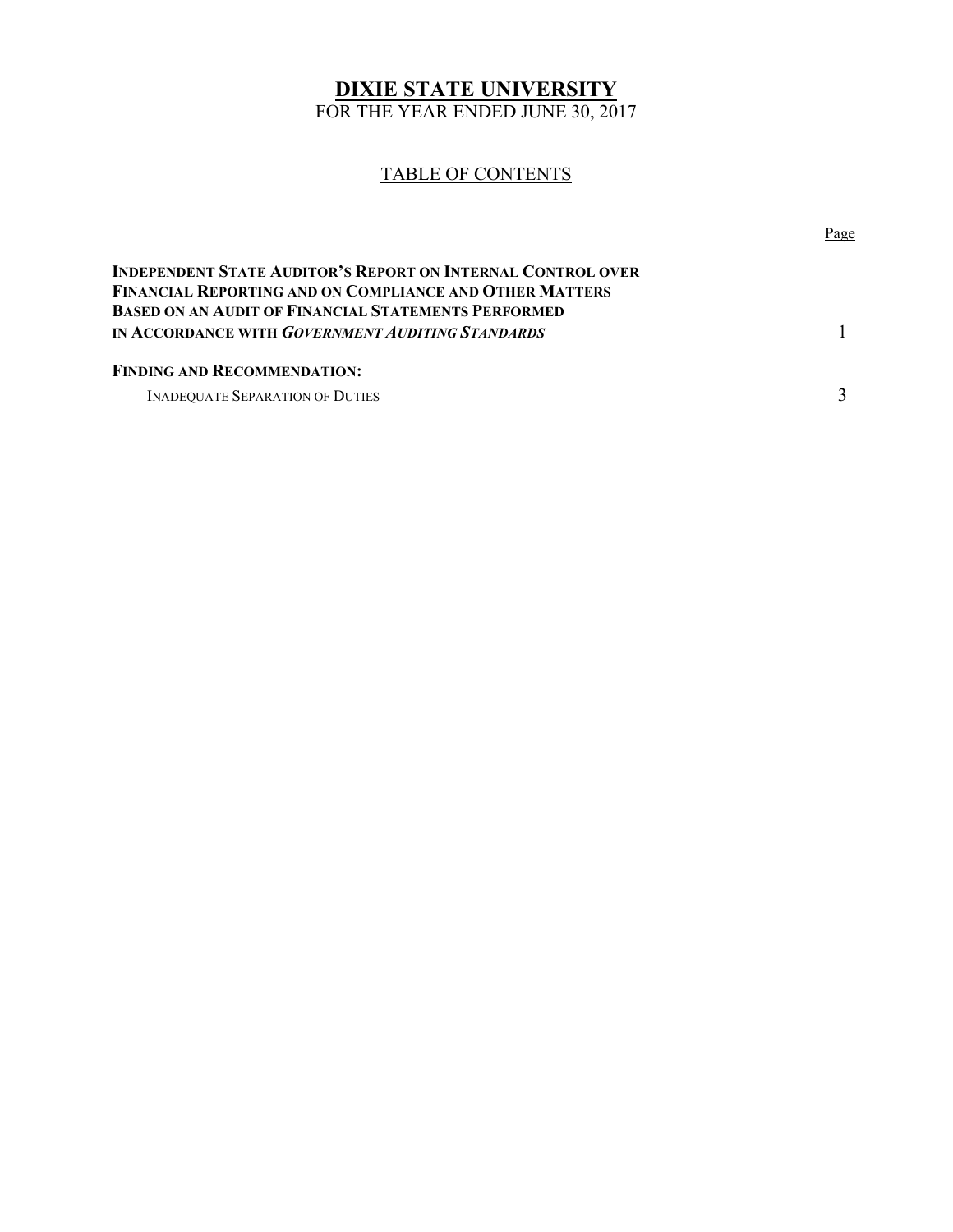

#### **OFFICE OF THE STATE AUDITOR**

#### **INDEPENDENT STATE AUDITOR'S REPORT ON INTERNAL CONTROL OVER FINANCIAL REPORTING AND ON COMPLIANCE AND OTHER MATTERS BASED ON AN AUDIT OF FINANCIAL STATEMENTS PERFORMED IN ACCORDANCE WITH** *GOVERNMENT AUDITING STANDARDS*

To the Board of Trustees, Audit Committee and Dr. Richard B. Williams, President Dixie State University

We have audited the financial statements of Dixie State University (the University), as of and for the year ended June 30, 2017, and the related notes to the financial statements, which collectively comprise the University's basic financial statements, and have issued our report thereon dated December 21, 2017. We conducted our audit in accordance with the auditing standards generally accepted in the United States of America and the standards applicable to financial audits contained in *Government Auditing Standards* issued by the Comptroller General of the United States. Our report includes a reference to other auditors who audited the financial statements of the Dixie Foundation (Foundation), as described in our report on the University's financial statements. The financial statements of the Foundation were not audited in accordance with *Government Auditing Standards* and, accordingly, this report does not include reporting on internal control over financial reporting or instances of reportable noncompliance associated with the Foundation.

#### **Internal Control Over Financial Reporting**

In planning and performing our audit of the financial statements, we considered the University's internal control over financial reporting (internal control) to determine the audit procedures that are appropriate in the circumstances for the purpose of expressing our opinion on the financial statements, but not for the purpose of expressing an opinion on the effectiveness of the University's internal control. Accordingly, we do not express an opinion on the effectiveness of the University's internal control.

A *deficiency in internal control* exists when the design or operation of a control does not allow management or employees, in the normal course of performing their assigned functions, to prevent or to detect and correct misstatements on a timely basis. A *material weakness* is a deficiency, or a combination of deficiencies, in internal control, such that there is a reasonable possibility that a material misstatement of the entity's financial statements will not be prevented or detected and corrected on a timely basis. A *significant deficiency* is a deficiency, or a combination of deficiencies, in internal control that is less severe than a material weakness, yet important enough to merit attention by those charged with governance.

Our consideration of internal control was for the limited purpose described in the first paragraph of this section and was not designed to identify all deficiencies in internal control that might be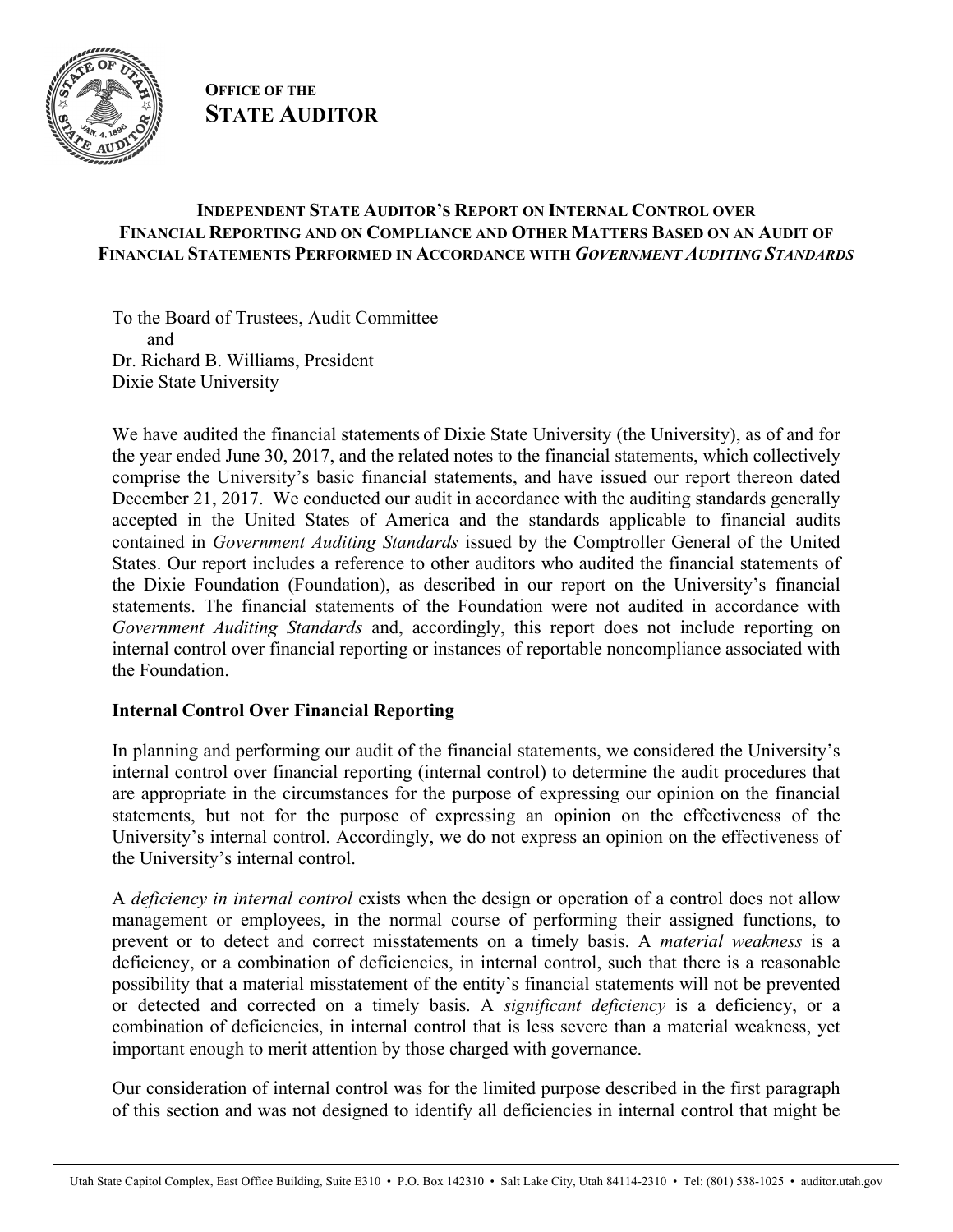material weaknesses or significant deficiencies and therefore, material weaknesses or significant deficiencies may exist that were not identified. Given these limitations, during our audit we did not identify any deficiencies in internal control that we consider to be material weaknesses. However, we did identify a certain deficiency in internal control, described in the accompanying finding and recommendation, that we consider to be a significant deficiency.

#### **Compliance and Other Matters**

As part of obtaining reasonable assurance about whether the University's financial statements are free from material misstatement, we performed tests of its compliance with certain provisions of laws, regulations, contracts, and grant agreements, noncompliance with which could have a direct and material effect on the determination of financial statement amounts. However, providing an opinion on compliance with those provisions was not an objective of our audit, and accordingly, we do not express such an opinion. The results of our tests disclosed no instances of noncompliance or other matters that are required to be reported under *Government Auditing Standards*.

#### **University's Response to Finding**

The University's response to the finding identified in our audit is included with the accompanying finding and recommendation. The University's response was not subjected to the auditing procedures applied in the audit of the financial statements and, accordingly, we express no opinion on it.

#### **Purpose of this Report**

The purpose of this report is solely to describe the scope of our testing of internal control and compliance and the results of that testing, and not to provide an opinion on the effectiveness of the entity's internal control or on compliance. This report is an integral part of an audit performed in accordance with *Government Auditing Standards* in considering the entity's internal control and compliance. Accordingly, this communication is not suitable for any other purpose.

Office of the State auditor

Office of the State Auditor December 21, 2017